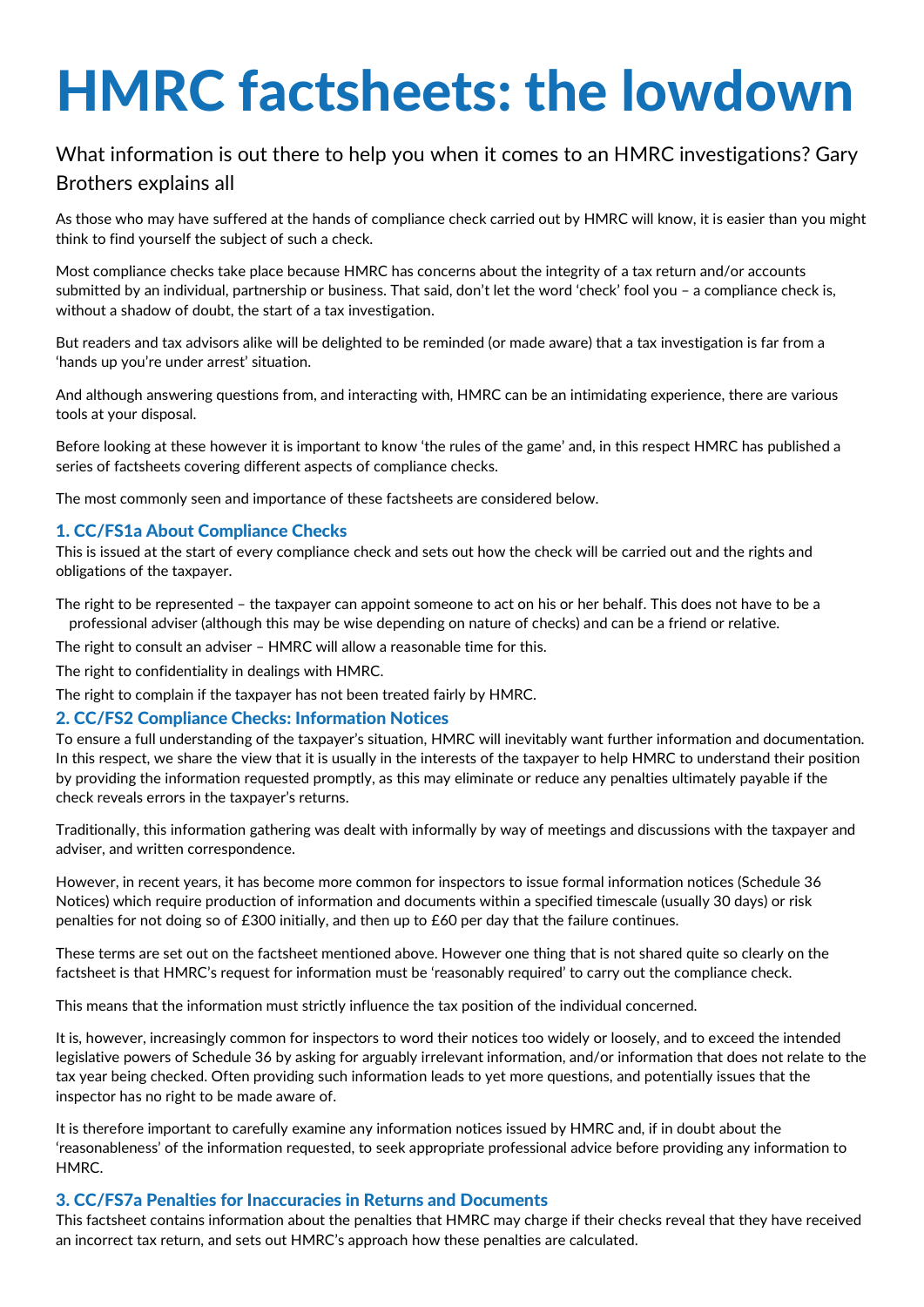Potential Lost Revenue ('PLR') – the penalty charged is a percentage what HMRC refer to as PLR. This is the amount of additional tax liabilities that arise as a result of correcting the inaccuracy identified during the compliance check.

Determining HMRC's view of the behaviour – HMRC will look to identify the underlying behaviour that led to the inaccuracy. This will influence the percentage of any penalty charged.

Reductions for the quality of disclosure – this will depend on how much assistance the taxpayer has provided throughout the check. This is more commonly referred to as 'telling, helping and giving.'

Further guidance on HMRC penalties is set out in Schedule 24 of the Finance Act 2007.

However, although the factsheet sets out the statutory rules for considering and calculating penalties, there is still considerable objectivity to be applied in each individual case. And, not surprisingly, the inspector will usually seek to apply his or her 'objectivity' to achieve the maximum level of penalty.

It is therefore important to read and understand any penalty explanation notices issued by HMRC and, if you think that the level of penalties being suggested does not accurately reflect either the reasons why the error occurred, and/or the taxpayer's conduct throughout the investigation, to challenge these.

In many cases, significant reductions in the levels of penalties charged can be achieved

#### HMRC internal guidance

As advisers will know all too well, tax law runs to many volumes of often complex legislation, in tiny print on tissue thin paper, which even the most ardent inspector could not be expected to know in detail.

To help inspectors in their understanding, HMRC has over the years built up a library of guidance manuals which seek to translate tax legislation into something more easily understandable.

There were originally intended for internal use only, but have subsequently been made available publicly (albeit that some of the more sensitive sections have been redacted), and can be found via the following link to HMRC's website: https://tinyurl.com/upcekuy

As can be seen these range from the more commonly consulted manuals, such as the Business Income Manual and the Compliance Handbook Manual, to more intriguing subjects such as the Video Games Development Company Manual and The Cider Manual.

Although these manuals are of great help when dealing with HMRC, it is important to realise that they represent HMRC's interpretation of tax law, and their related administration policies, but that they are not the law and do not have the force of law.

Back in the author's days as a tax inspector, many years ago, technical training was based largely on understanding the key sections of tax law, and how to interpret and apply this, with the manuals as useful reference if required. By contrast, inspectors' technical training nowadays is more heavily based on the guidance manuals, with the result that they rarely look at the legislation itself and tend to (wrongly) believe that what their manuals say must be correct.

Whilst this is often the case, when involved in a dispute with an inspector who is quoting guidance from HMRC's manuals to support his case, it is worth having a look at the underlying legislation to ensure that the interpretation being applied is 'on all fours' with the facts of the case, or that there is not an alternative interpretation of the legislation that the inspector has not (deliberately or otherwise) seen.

One commonly quoted example relates to a slap-up leaving party being provided to a long-serving employee as an alternative to the more usual gold clock!

For various reasons this did not qualify for exemption for staff parties, as the employer had thought, and HMRC therefore tried to tax the cost of the party as a benefit in kind to the employee.

The employer's accountant argued that, in fact, the party fell within the exemption for 'long service awards' within Section 323 of ITEPA 2003 (S323), as something given to mark a long period of service.

The inspector responded by responding to paragraph 21750 of HMRC's Employment Income Manual (EIM) which says that the exemption applies to 'long service awards in the form of tangible assets'; in the inspector's view a party was not a tangible article and so the Section 323 exemption did not apply.

However, the accountant pointed out that S323 does not require the award to be an 'article' but simply lists certain forms that the award cannot take, e.g. a cash voucher or a credit token. This is in fact backed up by HMRC's further guidance at EIM01502 which says that, other than for the items specifically excluded by legislation, 'most non-cash awards are likely to qualify for the exemption'.